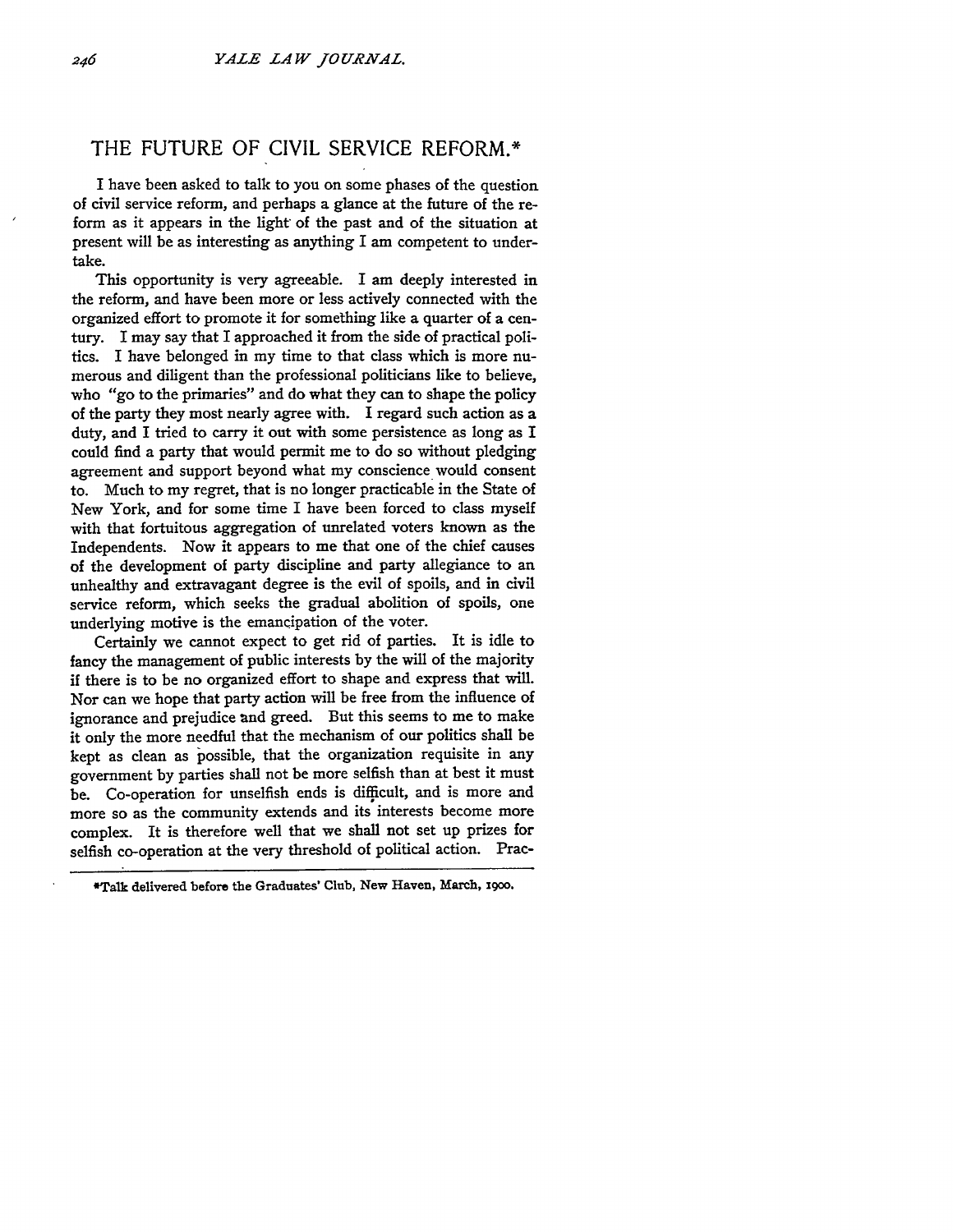tically that is what is done when all the minor places in the public service are in the hands of the party leaders for distribution as the rewards of past or for future party work. The tendency of this arrangement to make of politics not merely a business, but a pretty shabby and sordid business, is marked. Those of us who have in larger or less degree undertaken to do anything in politics with no promise or hope of personal gain, but solely for what we imagined, at any rate, was the advantage of the public, have found ourselves handicapped in a contest with a lot of gentlemen whose bread and butter and a good deal of spending money depended on defeating us. So far as our own immediate purposes are involved, this may not be so important as we think it is; but the trouble does not stop with such dreamers and dilettanti as college graduates are reputed to be. It extends to every class in the community and to the whole Nation. It involves the most concrete and practical interests and rights.

Take a single instance. Doubtless every gentleman in this room has suffered, and some of us have suffered sorely, from the disturbance of business by the confusion and uncertainty of currency legislation. All of us will agree, I think, that the law of 189o, commonly known as the "Sherman" law, was about as bad a part of this legislation as the wit of man could devise. Now it is on record in the memoirs of the venerable statesman who gave his name to that amazing measure that it was passed because "the silence of the President on the matter gave rise to an apprehension that if a free coinage bill should pass both Houses he would not feel at liberty to veto it." (Recollections II, 1070.) The statement has been disputed, and I do not know if it be correct or not. But it stands there in the Senator's memoirs without any indication that its author thought the fact reported disgraceful. It shows the accepted standard of independence and civic courage in high places and at critical times. One cause for this low standard, and a powerful one, is the concentration of political desire on the spoils of office. It is a pernicious and insidious force. The movement *t6* resist and abate it is a sound and healthy one. What may we reasonably believe as to the chances of its ultimate substantial success?

I think that we may believe much. The movement has in reality had not a little good fortune. At the very start of its present development the murder of President Garfield by a greed-crazed spoils seeker gave to the reform its baptism of blood. It made possible the passage of the Federal law fixing on the statute book the principle of appointments for tested fitness without regard for party politics.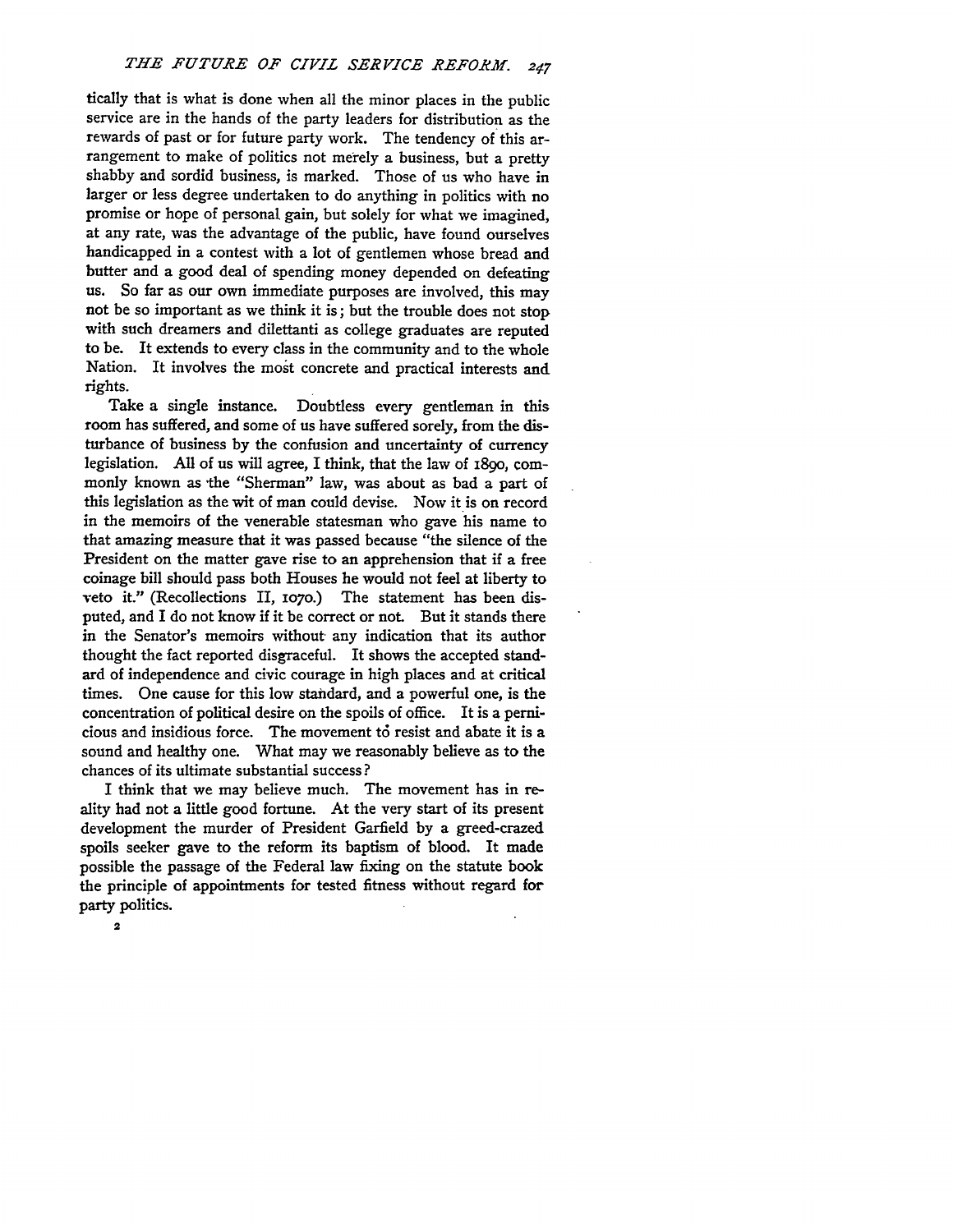That law was enacted by a Congress in which there was not even a strong minority of convinced advocates of that principle, but in which the majority bowed to the storm of indignant feeling that swept over them from every quarter of the land. In that Congress the same men were leaders who a few years before had forced the conqueror of the rebellion to abandon his attempt to apply the principle tentatively to a small part of the Federal service. These leaders were in part men who owed their power to the adroit and not too scrupulous use of offices as spoils. In part they were men who had been imbued with party spirit in the tremendous and often doubtful struggle of the civil war, and who believed honestly and profoundly that to give offices to the other side under any circumstances was giving aid and comfort to the enemy-as if they had sent food and ammunition into the lines of Lee. But neither the intense consciousness of their own selfish interests nor the still more intense partisanship of conviction and prejudice could withstand the influence of the popular emotion aroused by the dastardly and logical act of Guiteau. Nor was this the sole benefit that the cause of reform reaped from that act. It brought into the presidency a man skilled in the minutest arts of the spoilsman, the most astute, daring, and experienced manipulator of patronage known to the politics of the State of New York. To him was intrusted the organization of the reform, and when he undertook it the politician in him ceased from work and the' conscientious gentleman took charge. To a smaller man it would have been a sore trial, if not impossible. He bad to incur the hatred of his former allies, and he had to win the confidence of those who had good reason for deep distrust. His task was done with singular impartiality, with firmness, and with sagacity. In the lovely burial ground overlooking the Hudson at Albany is his monument; a figure of great dignity and sweetness lays on his grave a single palm. If in his brief National career I should name the thing for which President Arthur merited the palm of well-won victory it would be the wise and faithful way in which he set the foundations of Executive action under the civil service law.

There is another element of good fortune to which the cause of reform owes something. It has so happened that from the passage of the Federal law to the present time each Administration has been succeeded by one of the opposite party. Mr. Cleveland followed Mr. Arthur; Mr. Harrison Mr. Cleveland, who came in again when Mr. Harrison went out, and was followed by Mr. McKinley. I do not wish in the least to detract from the credit due each of these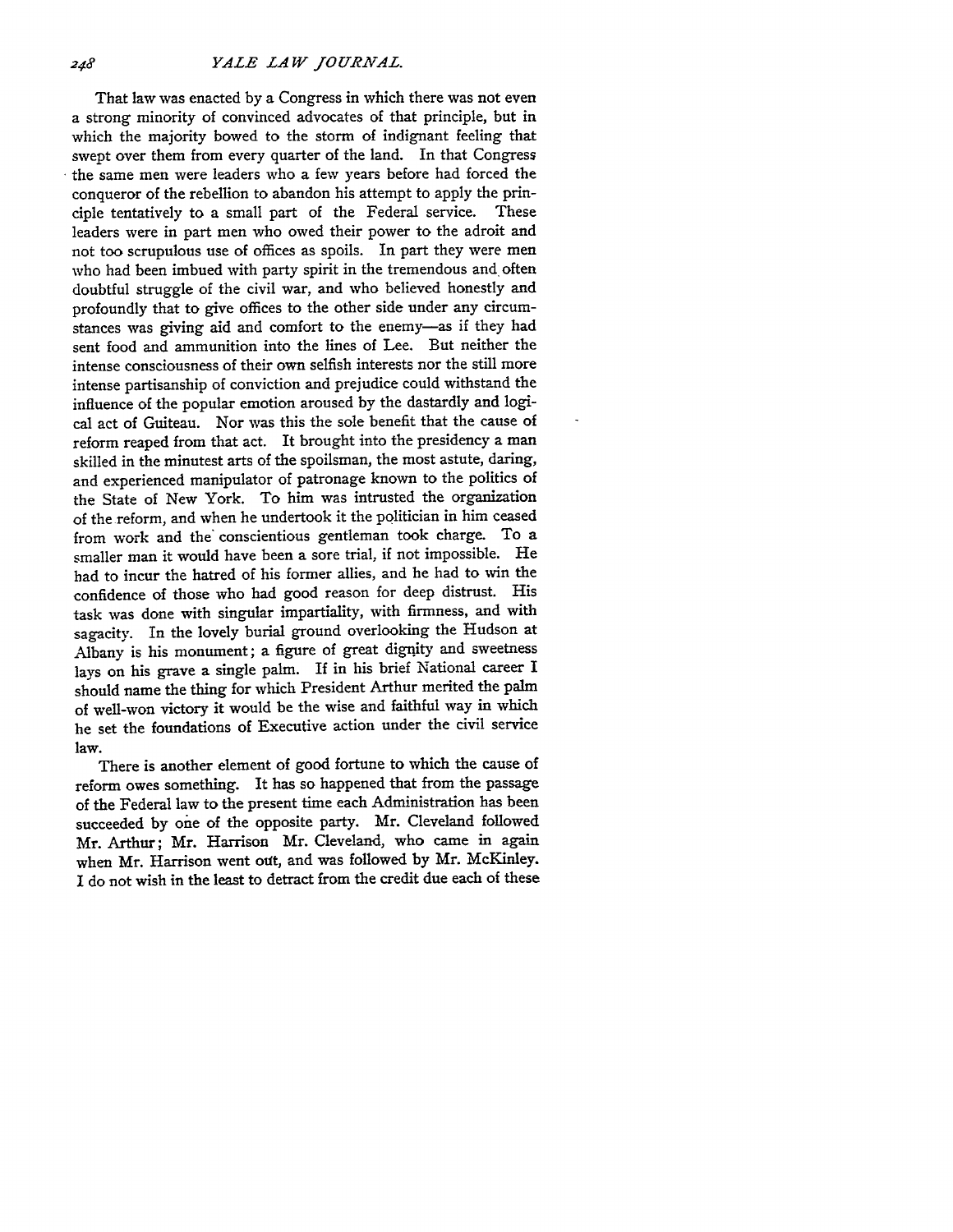successive Presidents for their advance of the reform, or for their resistance of pressure to restrict the reform, but it will not be denied that what they did was rendered less odious to the politicians by the prospect that its effect would fall on the politicians of the rival party. It is to be noted also that some of the most radical changes in the rules have taken place at the close of a Presidential term. I do not at all believe that there was an intention to embarrass the rival party about to come in, but the changes clearly met with less resistance from the politicians than they would have met at an earlier stage. And I am persuaded that if either party had been in power securely for two, not to say three, terms, either the Federal law would have been repealed or the merit system in the Federal service would have been greatly impaired. I am confirmed in this opinion by the harm that has come to the merit system under a President who has reason to feel very confident of a re-election. I am not conscious of any prejudice against Mr. McKinley, for whom I voted, whom I have supported on some hotly contested questions, and who seems to me, at this time, on the eve of another election, distinctly a safer candidate than any other likely to be presented. But I am forced to acknowledge, with great regret and no little chagrin, that in the fourth year of his term the merit system does not stand on so firm a footing as it had when he became responsible for it.

I have mentioned some of the things that seem to me to have been fortunate for the reform in the Federal service. I do not think that without these aids-which were in some degree accidental-the cause would have made so much progress. In looking toward the future I think we must keep these things in mind or we may expect too much. Especially we must not be blind to the great strength the professional politicians may have if the party in power shall win in the next election with very little open opposition from the class with whom the support of the reform is a matter of intelligent conviction and civic conscience. The spoils system has back of it the substantial force of organized greed and the less defined but very strong force of partisan feeling. 'Against these there has been a barrier of some resisting power in the fear that the opposing party might come in. If this barrier is removed, and the President exerts no greater restraint than he has felt called on to exert so far, the recovery of the lost ground will be arduous.

Here then we see one element in the calculation of the immediate future. It is the danger from the lack in American politics of a strong, united, and earnest party to do the work assigned in Eng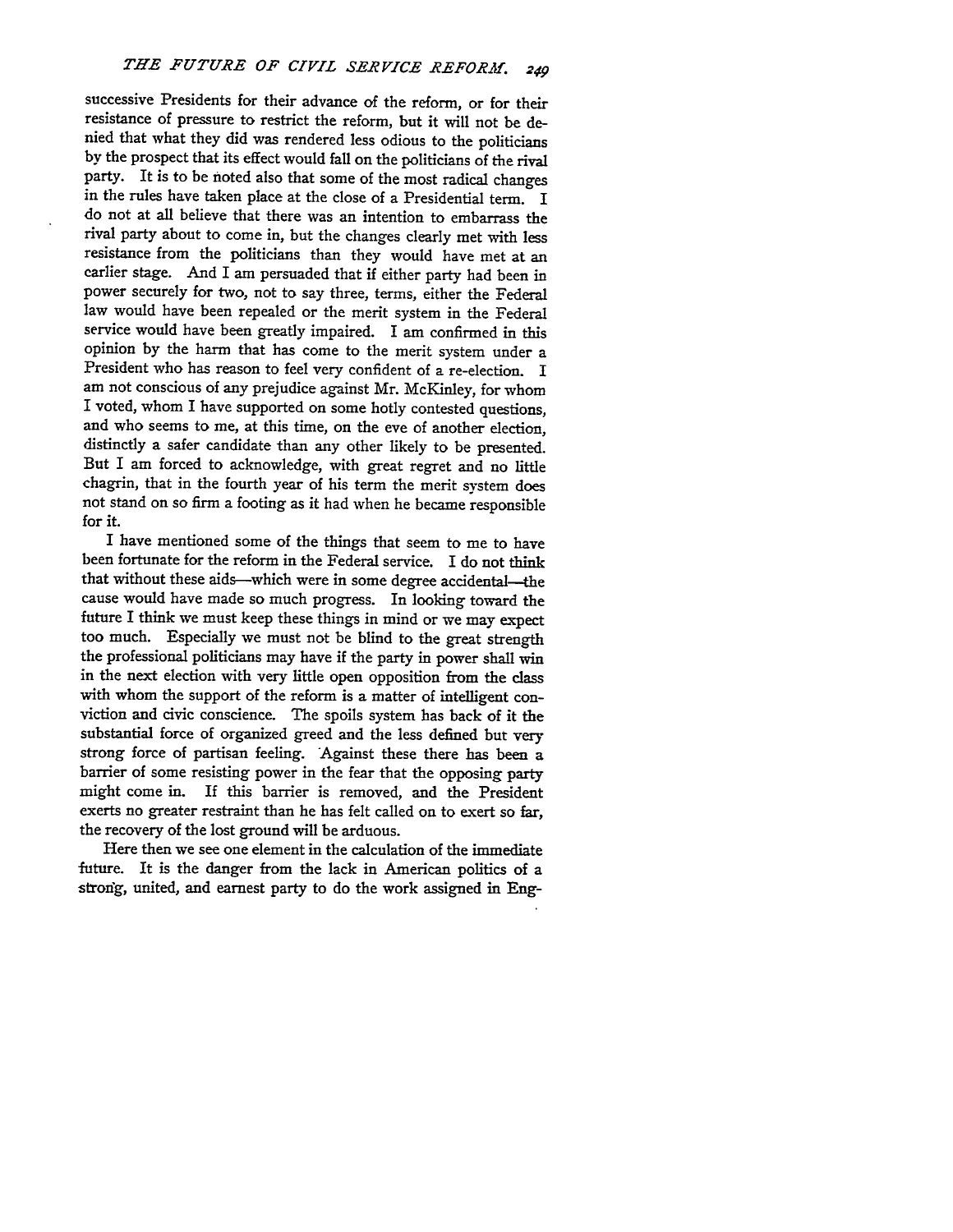**<sup>250</sup>***YALE LAW JOURNAL.*

land to "her Majesty's opposition." That is a danger not easy to calculate. The reform of the civil service is not likely ever to become what we call an "issue" in National politics. It is not definite enough. Parties cannot very well be persuaded to divide on it. Neither one is willing to take openly the opposing side. You might as well expect to get up a National controversy on the commandments. Undoubtedly the law of Sinai against stealing is involved in the practice of the spoilsman, but you are not to expect that he will frankly organize a pro-stealing party. Then the reform does not touch the people very closely or directly. The evil to which it is addressed is not strongly felt. Especially the supreme evil of the debasement of the suffrage and the subjection of the voter to a sort of partisan slavery is not felt because that kind of slavery is too often quite voluntary. You cannot make a man fight to rid himself of chains that he either is not conscious of or regards as fashionable and ornamental, so that he inclines to-look down on those of us who are not provided with them. For that matter, I take it that there are not many among us whose political action has been decided in any recent National election solely or chiefly **by** our views as to the reform. These have had an influence, but it has not been controlling. We must, I think, accept the fact that the reform will not for a long time to come be promoted **by** the hopes of victory for either party or the fear of defeat for the other **by** the votes of reformers. - It must depend on the influence in support of the reform that can be brought to bear on the persons in actual possession of power, and that influence will necessarily be indirect. Let me now glance a little more closely at the actual situation.

The condition of the Federal service at this time is **by** no means wholly satisfactory. The reform has had some serious setbacks in the past two years. Following the change of Administration there was much disregard of the rules, especially in the branches most recently classified and brought under the rules. In many cases this was practically condoned **by** the Executive order of last May, and probably the underlying motive for that extraordinary order was the preference for peace over strife which is a marked characteristic of our amiable President, in domestic matters. It would have been a tough task to bring all the officials to account who had evaded or defied the rules, and in Congress or in the party councils there would have been little support for such a policy. Unquestionably it would have made great friction in Congress, and have retarded, if it did not block, the important measures the President had at heart. It was much easier to change the rules to meet the situation than it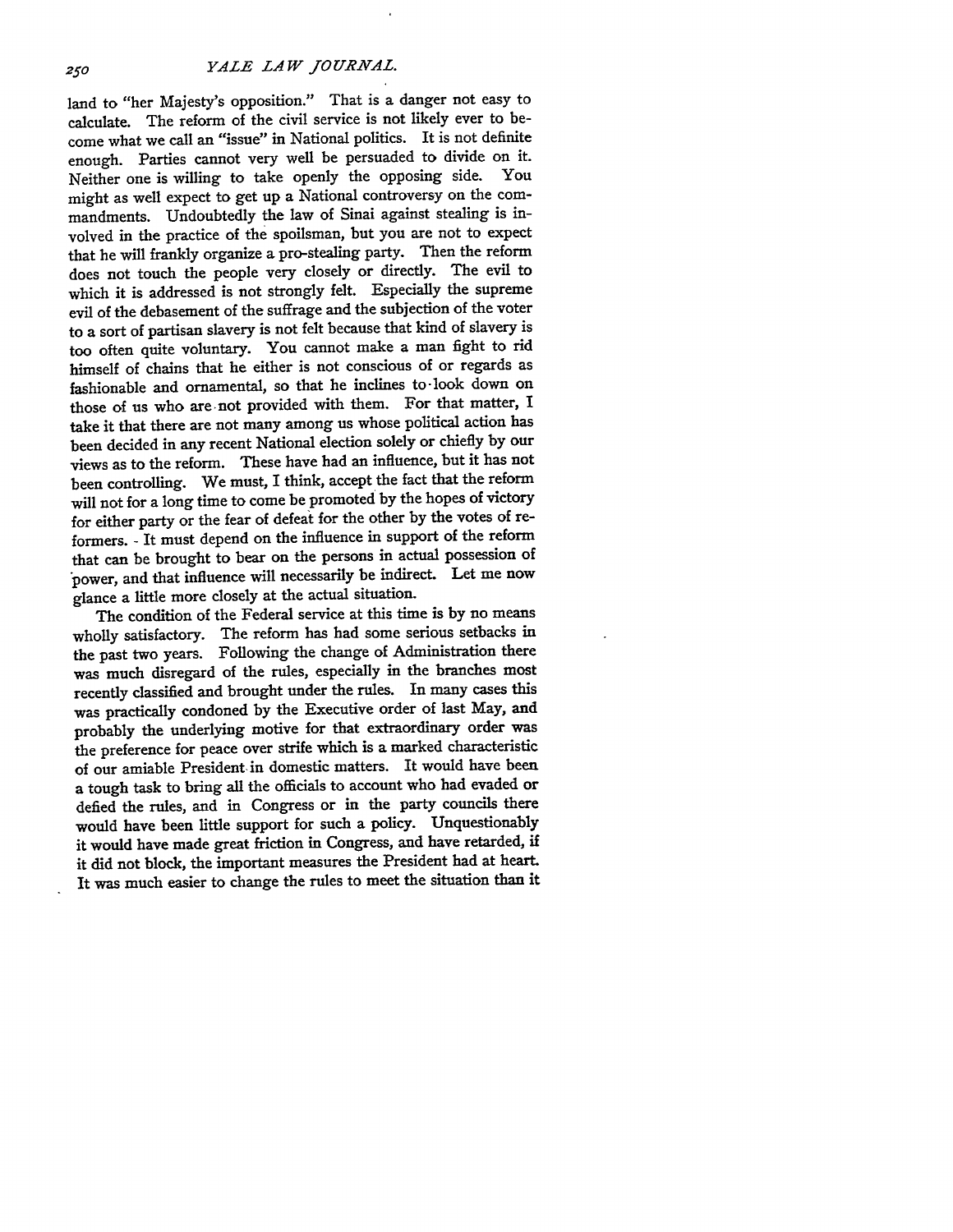would have been to compel the great body of officials, mostly appointed for political reasons, to conform to the rules. The course pursued was not heroic, but our political system does not tend to the production of heroes at the top, and we must not forget that it is on the whole a representative system, and that moral heroism is not the ruling passion of American voters. Nor, looking back on the history of recent years, and tracing the use of political influence in important legislation-in the repeal of the famous Sherman currency law, for instance--can we say that the course of the President is unprecedented.

It was, nevertheless, unfortunate in its effect on the service. The injection into the service of a large number of appointees chosen by Congressmen on the old and bad plan, under the stress of alleged necessity arising from the war with Spain, worked ill both ways. It let down the bars of competitive examination and lowered the standard of fitness on the one hand; on the other, it stimulated the appetite for spoils the increase of which doth grow with that it feeds upon in the most extraordinary manner. Congress took the cue from the President and -deliberately refused to put the vast census work under the merit system, though the experience of the least scrupulous politician ever responsible for that work compelled him to protest against the extravagance and stupidity of turning it over again to the spoilsmen. Besides these actual ills which Congress has brought about, it has attempted many others, such as the enactment of many exceptions to the rules, the extension of exemptions for veterans of the civil war and of the Spanish war, and the refusal of the appropriation for the commission. The refusal failed, as it usually fails, in the fierce light that beats upon a vote by aye and no. Some of the other attacks will probably succeed. In any case Congress has sadly disappointed the confiding expectation of the President that the concessions he made to the spoilsmen would prevent them from grabbing more.

There are entries on the credit side during this Administration. The order regulating removals, first applied by Mr. Bissell in the Post Office Department, has been extended to the entire classified service by the President, and has distinctly reduced the proportion of removals. It is true that it has been evaded and the evasions have not been dealt with severely, but its great use has been in affording a defense for the honest officers who really wish to resist the pressure of politicians. There are many of these even among the political appointees, and especially in the large offices of the Postal and Treasury Departments, where business is exacting and re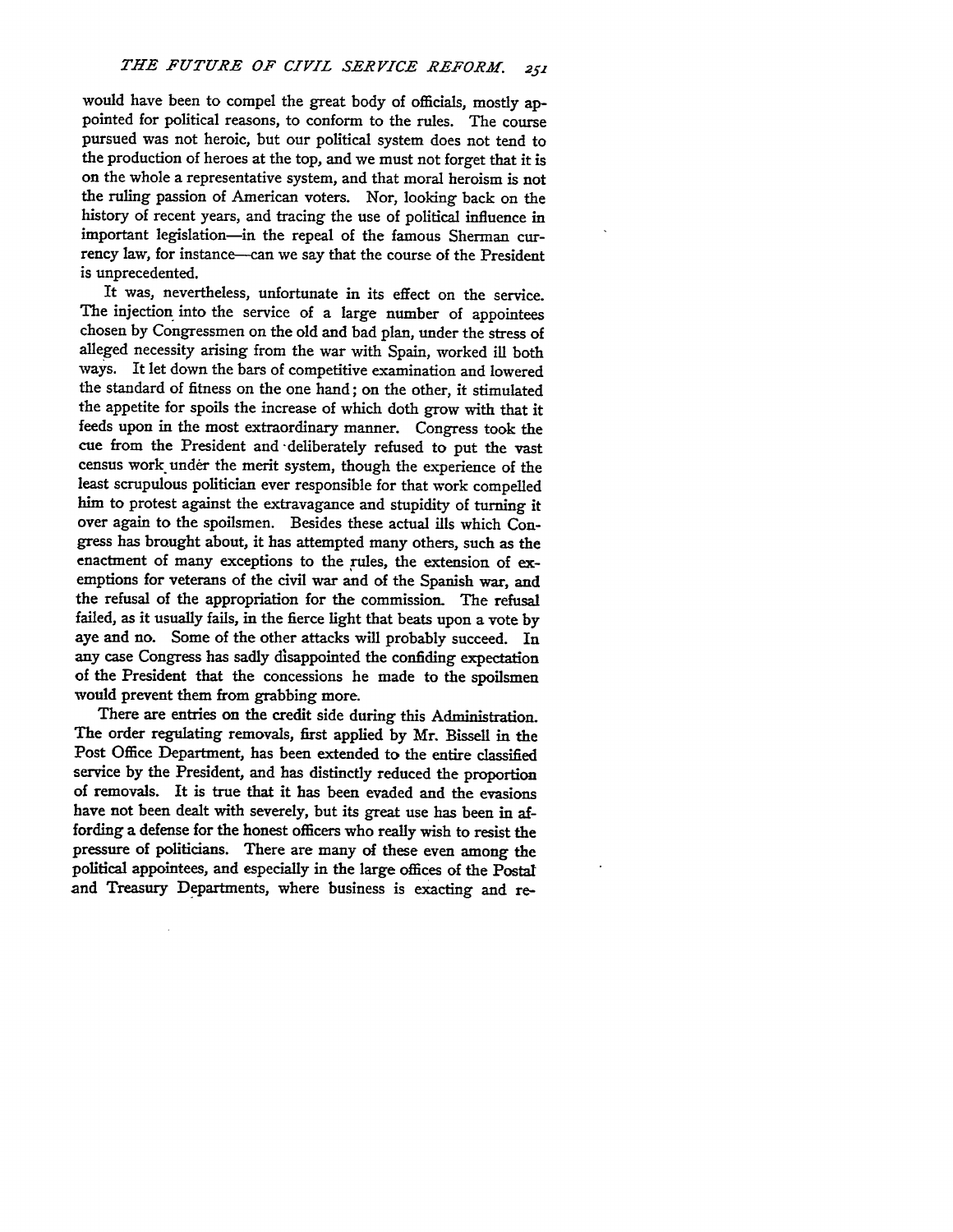sponsibility great, the barrier of the merit system is pretty firmly maintained.

The outlook apart from the Federal service is bright in many directions. It is especially so in the State of New York. With the election of Mr. Roosevelt the State secured a Governor more intimately informed as to the principles and methods of the merit system than it had ever before had. His work at the head of the Federal Commission had been most intelligent, energetic, and effective. No one had done as much as he to bring the true nature and working of the reform to the clear understanding of so large a class. He had, for example, for the first time in the history of the Government demonstrated to the representatives of the then minority party, particularly those from the South, that the Federal service was open to their people as freely as to others, on the sole condition of proved fitness. The commission organized examinations in all the Southern States, and Congressmen from that section were surprised and delighted to find at the close of President Harrison's term hundreds of capable young men and women from among their constituents earning their living in the departments at Washington under a "hostile" Administration. It is Mr. Roosevelt's conviction that the merit system will be strong with the people everywhere in proportion as it is honestly applied and thoroughly made known. At the first session of the Legislature after his term began the civil service law now in force was passed to take the place of a confused and sophisticated mass of statutes intended to "take the starch out of the reform" and which had in fact left the service in a most limp condition. The exisiting law is well adapted to carry out in its integrity and practically the principle of appointment for proved merit and fitness imbedded in the Constitution of the State. The service not only of the State and of cities, but of the counties also, is brought under the effective supervision of the State commission. While ample power is given to each community to regulate its service under the conditions fixed by the law, failure or refusal to do so is followed by the action of the State commission, whose approval is necessary to all rules adopted by the several communities. The Tammany Mayor of the City of New York was happily inspired to decline to accept the rules which his own commission had agreed on with the State commission, and gave the State commission the chance to frame other rules, omitting the concessions made to the City commission for the sake of harmony. The result is that the city now enjoys a very complete, logical and fair set of rules, which, I am happy to say, are very satisfactorily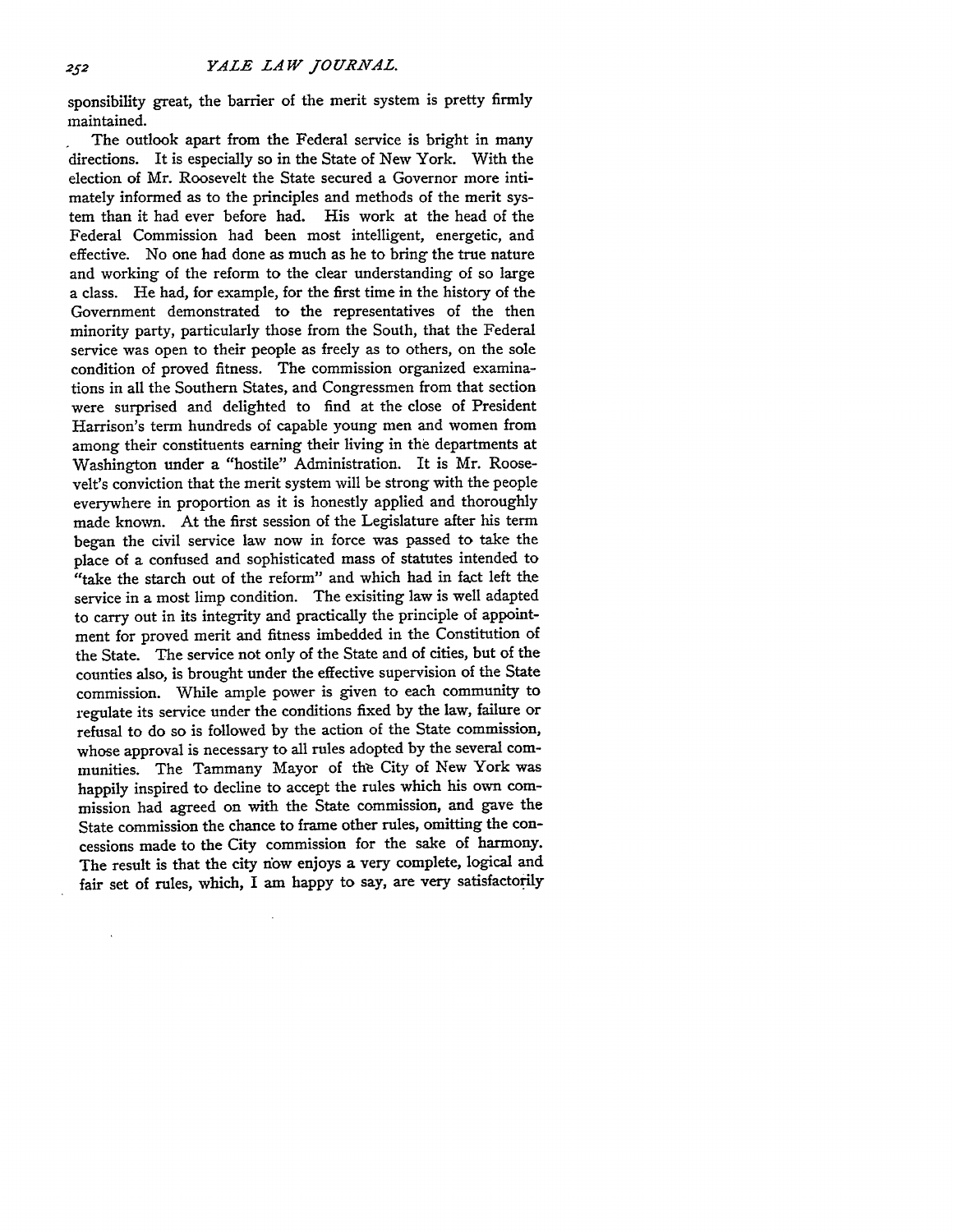## *THE FUTURE OF CIVIL SERVICE REFORJf.* **<sup>253</sup>**

applied. The system for securing the equal rights of laborers to employment, as well as the right of the city to the most efficient labor it can get, is particularly successful. It was found that the rule of first come first employed, which is the essential feature of the registry plan, had been evaded by the simple process of dismissing employes until the man with a pull had been reached, when the employment became steady. This abuse was met by a rule giving employes dismissed for lack of work preference for re-employment, and their names are kept on a special list for that purpose. One most interesting result of the firmer establishment of the merit system in this direction is that there is growing up among the laboring classes, and especially among the trades unions, a substantial sentiment in support of the principle of that system, and the pitiful sophism of the spoilsmen that that principle wrongs the common people is losing its hold.

In San Francisco the system has recently been established under circumstances that are particularly heartening. The Merchants' Association of San Francisco is a body composed of citizens engaged for the most part in the promotion of local industries, and has for some time held a peculiar relation to the City Government. taking an active part in the discussion of all municipal matters and making its influence felt on many occasions. Two or three years ago, for instance, the association bid publicly for the contract for cleaning the streets, setting a figure practically at cost and winning the award. It then proceeded to clean the strets in a manner that provoked the admiration of the town, closely following the plan at that time in successful operation under Col. Waring in New York. Finally, at the instance of the association, a new charter was submitted for adoption, at a popular election, the principal feature of which was a requirement for a strict merit system in all departments of the City Government. The campaign in which this charter was debated turned very largely upon this single issue. A favorable majority of 4,000 was given. Ratification by the Legislature followed, and on January **i** last the charter went into operation. Mayor Phelan has appointed prominent members of the Merchants" Association to the civil service commission, choosing its secretary and counsel as President of the new body. **\*** Taking the experience of other cities throughout the country as a basis, and using their reports and forms, the. new commission is preparing a code of rules and classifications that will probably prove superior to any in the country, aid that will include within their scope almost the entire subordinate city service of San Francisco, excepting only the heads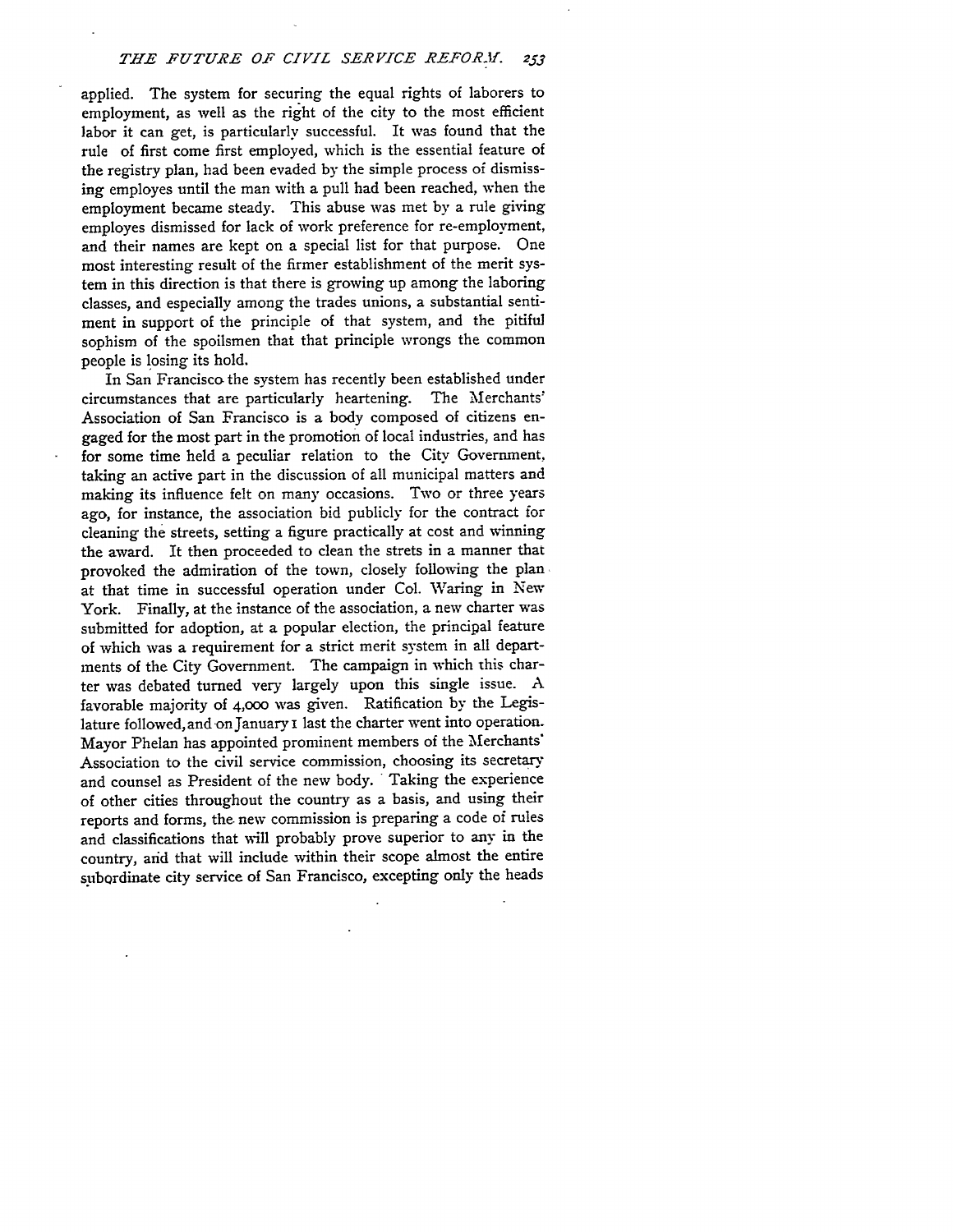of departments, deputies and a few confidential officers. It is not unlikely, in short, that San Francisco will shortly present one of the best object lessons of the results of civil service reform in practice, and it is interesting to note that the demand for the reform is spreading to other cities along the Pacific Coast.

Another encouraging feature in the situation is that the merit system itself has been undergoing a healthful evolution. It is becoming more adapted to its uses. You all know that the chief ob iection to it at first was that it was not practical, that it made education the chief qualification for appointment, and that the questions asked in the examinations were ludicrously unrelated to the duties of the place to be filled. Of course there was a good deal of exaggeration in these charges, and there was no little plain lying. But also there was some truth. The examiners were new to their task, and entirely untrained in any like work. In the Federal service they were taken usually by detail from the departments, and served without extra pay, and to the injury of their chances for promotion in their own offices. In the State and municipal service they were often men not in public office at all and without direct experience in the duties of the places applied for. Mistakes were made, and they were sometimes pretty absurd. There was a very natural notion that the examinations should test general intelligence with questions relating to the things taught in the schools, but not always involved in the work sought by the applicants. That notion, I think, is gradually being abandoned, and it is well that it should be. The essential purpose of examinations is to test the knowledge that will be needed in work. That can best be done **by** questions about the work. If the work is complex or technical or difficult, adequate knowledge regarding it will be evidence of sufficient general intelligence. Moreover, applicants are on a more nearly equal footing in the ratio of their knowledge if the questions relate to the work. Outside of that they may be most unequally matched. Most of you know that success in an examination among students is by no means in strict proportion to actual knowledge, much less to mental power or equipment. There is a good deal of chance about it, and temperament has much to do with it. In the civil service the tendency has been to reduce the chance as much as possible. The examinations at best are but a partial test, and those that pass them secure only appointments on probation. It is certainly best that the examinations should be made to bear directly and as completely as may be on the real qualifications needed in the employment sought. The change is in the direction of better adaptation and is, as I have said, a healthy evolution.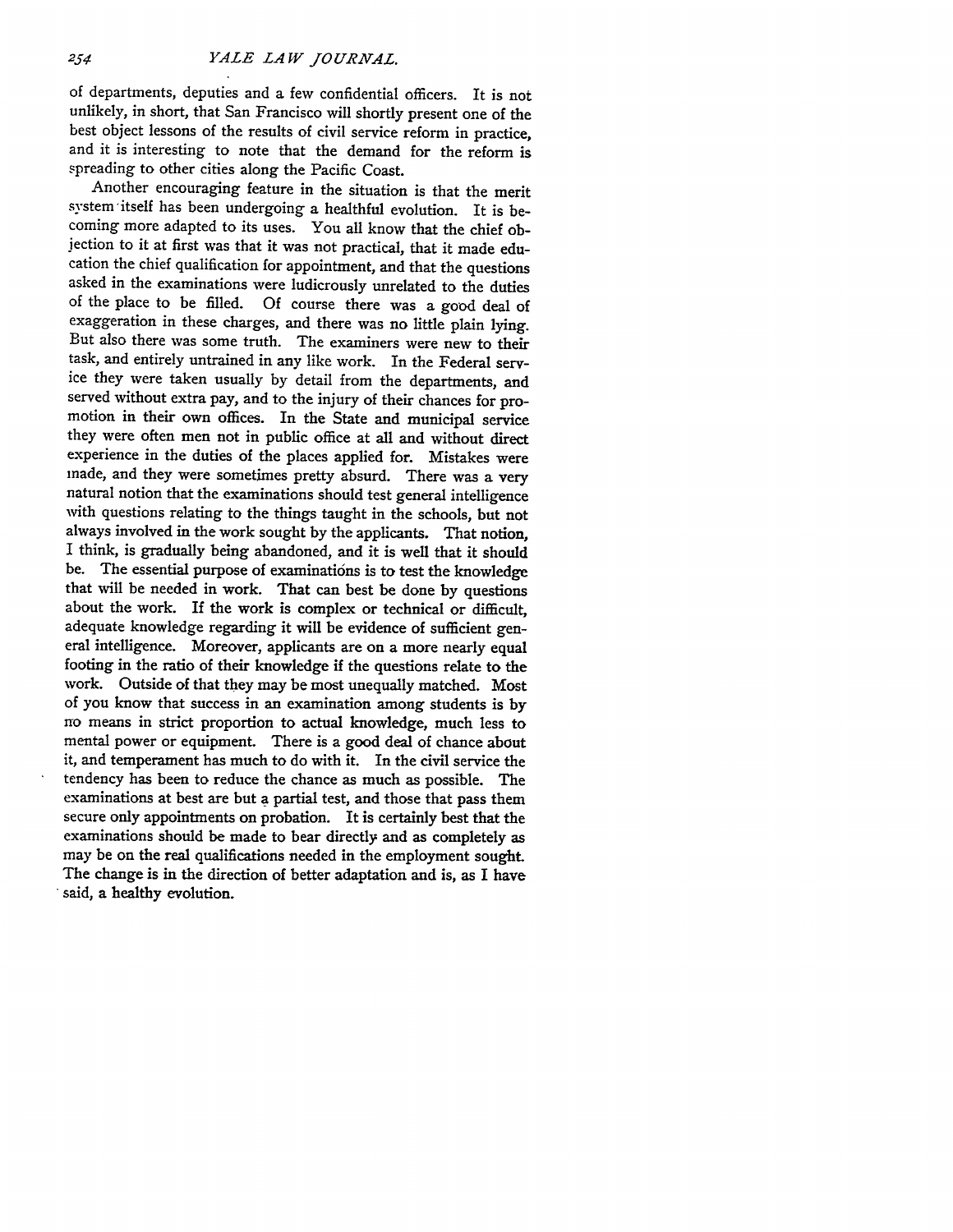We need not, then, accept the outlook as gloomy, or be discouraged in efforts to improve it. That certainly is not my own feeling. Perhaps I, in common with others of the older men who have given a good deal of time and labor to this particular end, have acquired the habit of persistent confidence. We have seen darker days. It was a good deal darker before the first dawning rays broke through the dense partisanship of the reconstruction period. And those of us who have paid any attention to the political history of the country know well enough that the present condition of things is very bright indeed compared with that- existing in the first third of the century, and that men of that time bearing names now honored could have given points to the most skilled and least scrupulous office broker now in the Senate of the United States. In a general way I am persuaded that in the long run and in large currents of affairs honesty really is the best policy, and that the discovery and application of that truth is more a matter of intelligence, of shrewdness, of what we call, oddly enough, common sense, than we are apt to think. We, all of us, have some pride I fancy in the way in which the English have on the whole managed the enterprises they have undertaken in the less civilized parts of the earth, in India especially, and of late years in Egypt. We look with a good deal of satisfaction on the replacement of war and poverty and 'almost chronic famine by a marked degree of peace, order, fair dealing, and average well-being. They have not attained perfection, they have made some bad blunders, and are struggling with one of the worst of them at the present time. But they have made great advances, and have changed the face of the regions they have dominated for the better. Now they are not in profession or in feeling a missionary people. They are not tempted by the glory or aroused by the duty of spreading either civilization or Christianity in the lands where these do not exist. They are, on the contrary, an essentially selfish and even greedy people, very much as the Americans are. They went to India to trade, and they went to Egypt largely to prevent others from interfering with their trade with India. Wherever they go the flag follows trade until the voices of their drummers like their morning drum beat encircle the globe. But they have the sound business sense to see that trade grows fastest and is most profitable where order, justice, and freedom are most general and secure. They see that a man can produce more that is fit to buy, and can buy more than is profitable to sell if he lives under equal laws, in decent conditions and with all the advantages of civilization that he is capable of using. I do not say that the average English trader formulates this theory, but he and the government at home and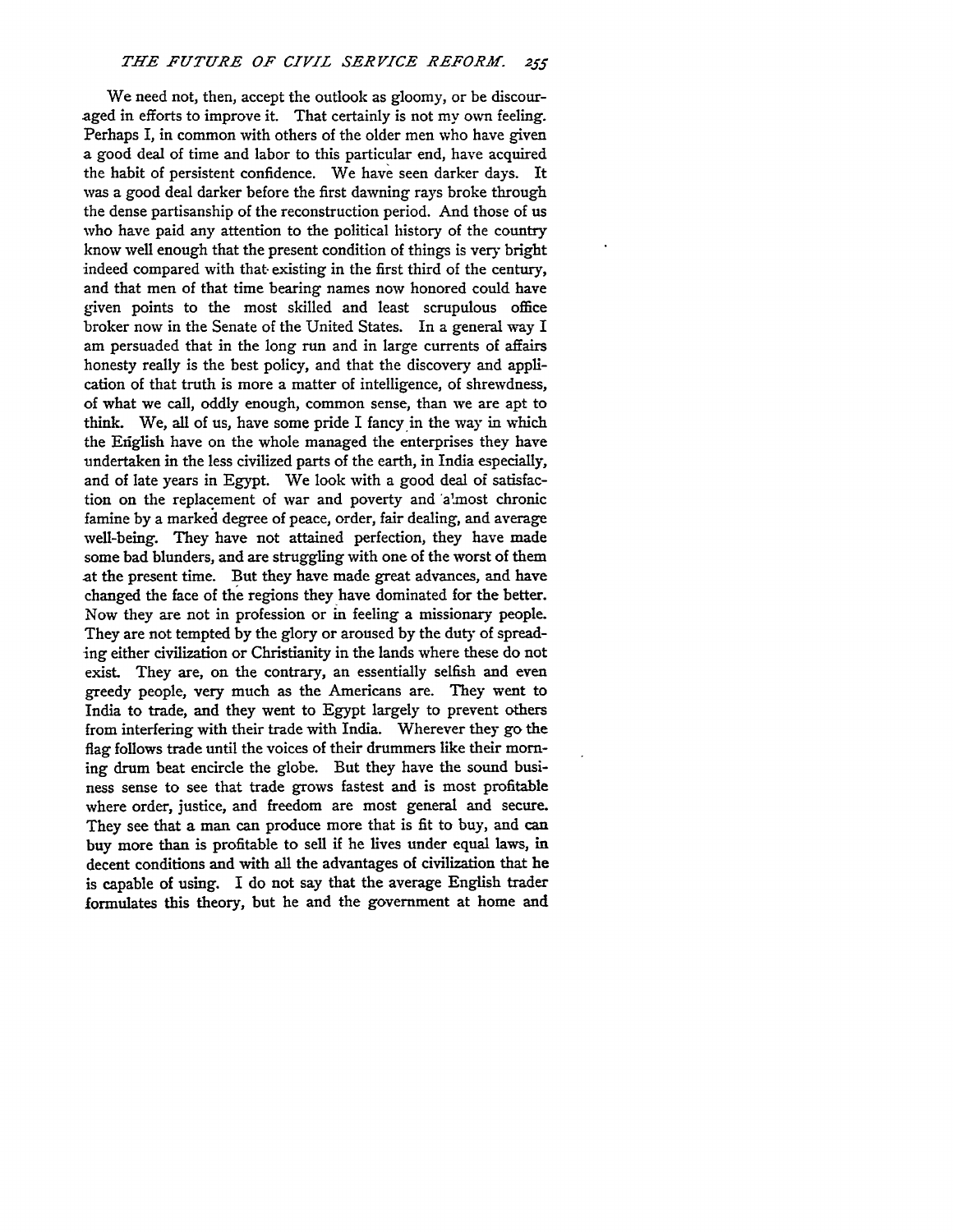abroad do better than formulate the theory; they act on it. And so, in a rude way, with many exceptions, and through much groping, the English flag steadily pushing in the wake of English trade, has come, more than any other, to stand in the world for order, justice and freedom.

---This seems to me an illustration of one of the general grounds that we have for confidence in the future of the merit system in the United States. Let me call attention to a very striking recent instance of the relation of the system to practical affairs. The State of New'York is carefully studying the question of the enlargement of its waterway from the lakes to the seaboard. It is a big question, far bigger in its ultimate bearing now than it was when De Witt Clinton first undertook its solution. Then it involved the cheap transport of grain and lumber from the shores of Lake Erie along the line of the Mohawk Valley to the City of New York, which was then no larger than Boston and not so large as Philadelphia. Today it involves the share of New York in the trade that originates on the one hand in the whole vast region of the upper basin of the Missouri, on the frontier of Manitoba, and on the other extends to the remotest marts of Europe. A commission was appointed by. the Governor of New York to report on the general policy of the State. At its head was Gen. Francis V. Greene, one of the most broadminded, astute, and practical men of affairs in the Union. It is worthy of note that for nearly a year he and his associates gave to this work as much time as to their private affairs, without any compensation beyond the satisfaction of serving well the public. That is already an augury of good. They finally reported a plan requiring the expenditure of some \$6o,oooooo, by which they believe it will be possible to secure benefits with which this expenditure will be a mere trifle. But they reported that they could not recommend the first step in the plan unless it were accompanied by legislation putting the entire construction and administration of the great work strictly within the merit system and absolutely freed from the influence of partisan politics. Here is the deliberate judgment of very able and widely experienced men that the price the State must pay for success in its most important enterprise is the honesty of the merit system.

Now there are two classes or groups of enterprise that closely engage the minds of Americans in these days. To the success of either, to any dimmest hope of success in either, the adoption of the principle of the merit system and its firm and exacting application are plainly necessary. One is illustrated by the example of -the New York State canals which I have just cited. This rests on the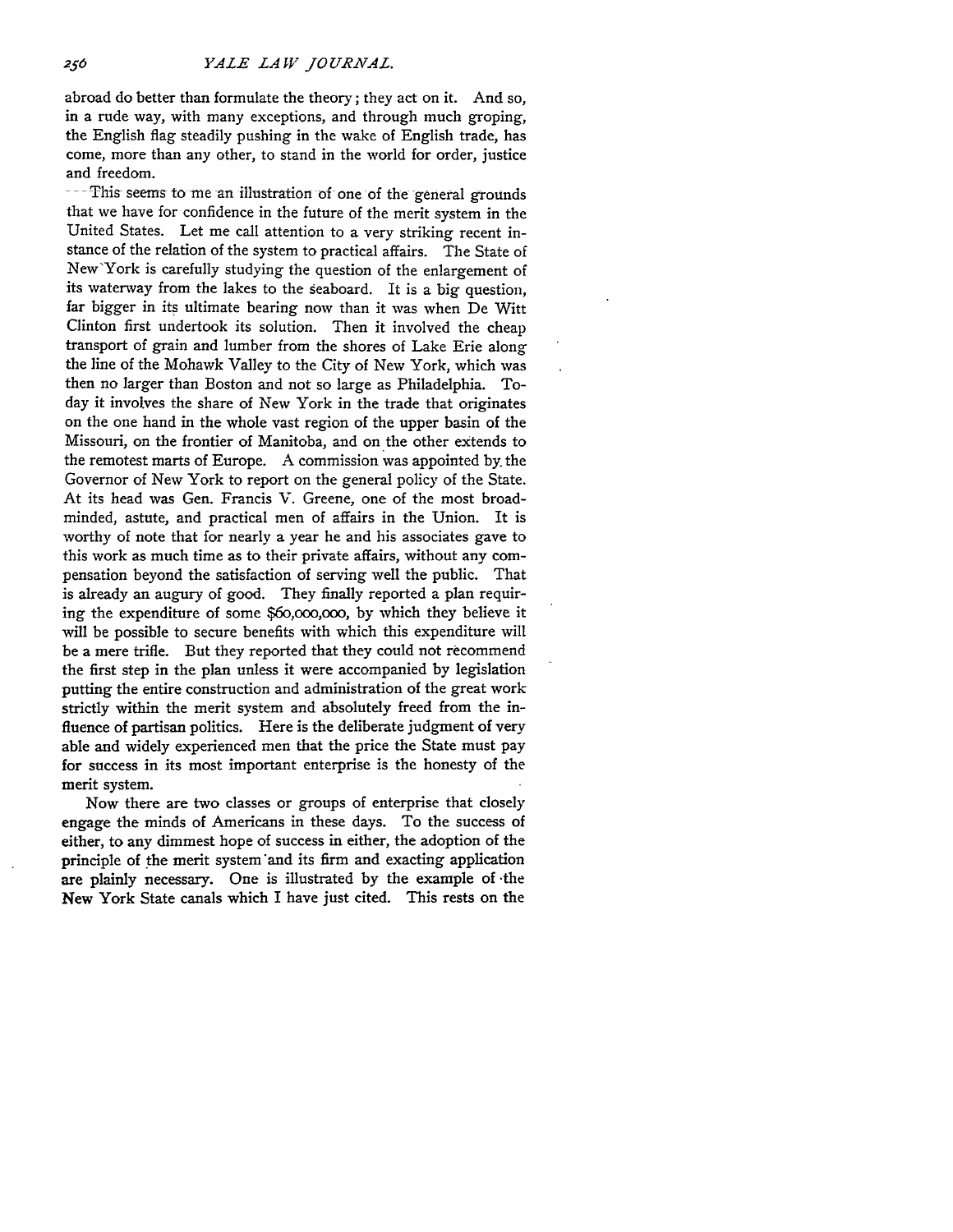idea of public ownership and operation of great public works for the benefit of the community at large, either directly by affording service cheaper or better than can be had from the like works in private ownership, or by reducing the cost to the public of private service through the competition of public service. A considerable sentiment has grown up throughout the country in support of at least an experiment in this idea. Municipal trading, as our British brothers term it, seems to a large and probably increasing number of our people a good thing to try. It is not so novel a thing as some of the more conservative of our economists appear to think it. We have it on a large scale in our postal service. We have it in nearly every city and town in the supply of water. We have something very like it in every hamlet of the land in the public school. To many men it is not easy to see why logically the public may not take up the supply of light and of some form of transmissible heat as properly and successfully as it now provides the supply of water. The operation of telegraph and railway lines has a close analogy with the operation of the mail service, and is carried on in many modern States. 'However you or I may regard the questions involved in these extensions of public ownership and activity, we cannot deny that there is a very earnest body of men in every part of the country who are striving strenuously to promote such extensions. I think that the sentiment would be much stronger than it is if it were not for the generally inefficient and impure condition of the civil service of the States and cities which would be engaged in these enterprises. I have already mentioned the growing favor with which the merit system is regarded **by** the workingmen, and particularly **by** the more intelligent trades unionists. This is the class also to which the notion of public ownership of public utilities is most attractive. They and all others who may wish to extend the area of experiment in this direction are constantly more and more convinced that the merit system is the condition absolutely precedent to success in such experiments. Since that system is but the organized application of business principles to public business, it must be applied more strictly as the public business is extended.

The other. class of enterprise to which I have referred is of a more imposing nature, and at the present moment excites vigorous differences of opinion and violent antagonism of sentiment. For the lack of a more precise term in the actual confused situation, let me call it "expansion." Whatever we may think of the policy or the righteousness of what has taken place or of the methods em- -played, and whatever restrictions we may wish to put on the processes of the future, we can hardly deny that to a certain important